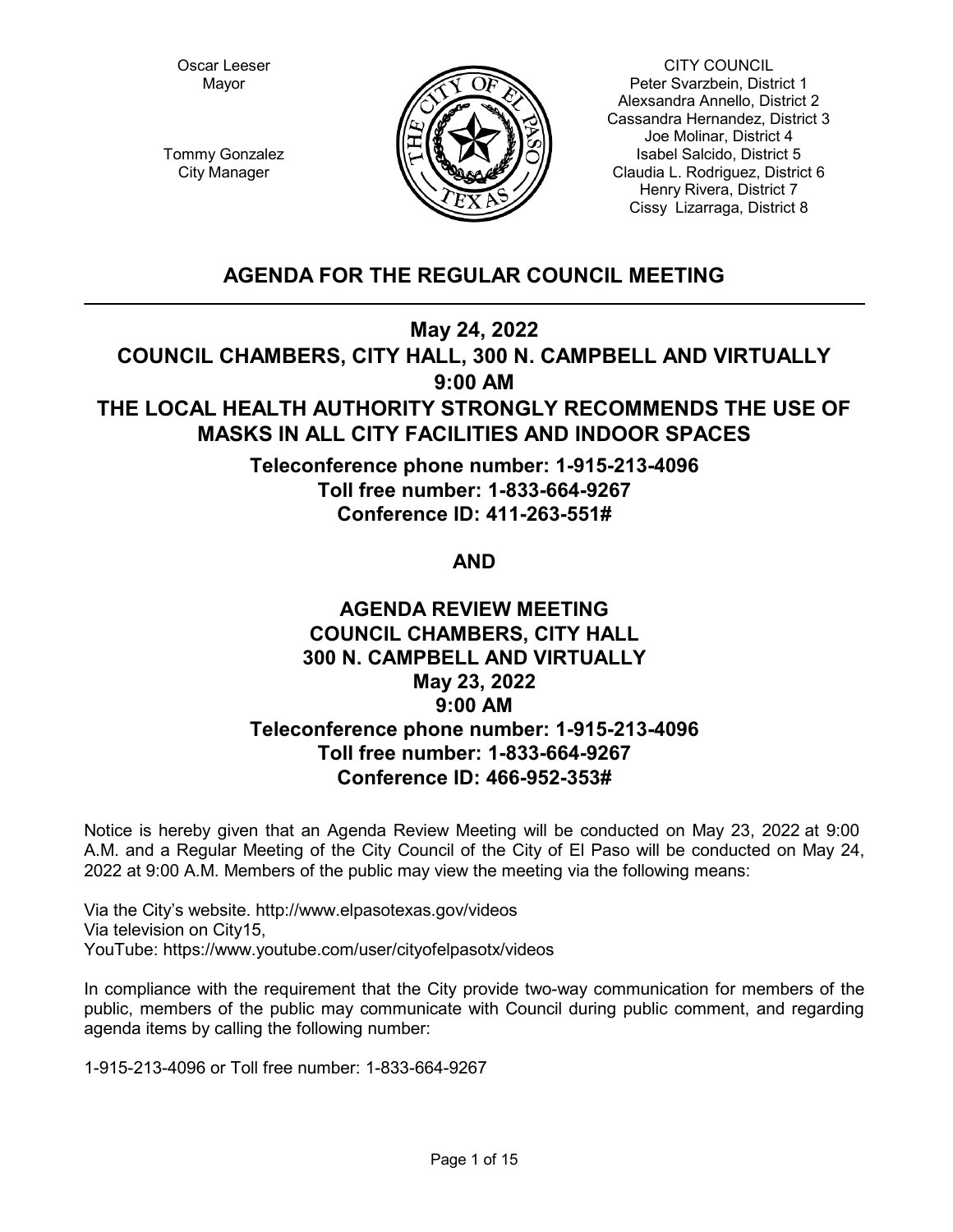**At the prompt please enter the corresponding Conference ID:**

**Agenda Review, May 23, 2022 Conference ID: 466-952-353# Regular Council Meeting, May 24, 2022 Conference ID: 411-263-551#** 

**The public is strongly encouraged to sign up to speak on items on this agenda before the start of this meeting on the following links:**

**https://www.elpasotexas.gov/city-clerk/meetings/city-council-meetings**

**For Call to the Public: https://elpasotx.seamlessdocs.com/f/SpeakerSignUpFormPublic**

**To speak on Agenda Items: https://elpasotx.seamlessdocs.com/f/SpeakerSignUpFormItem**

**The following member of City Council will be present via video conference:**

**Representative Cassandra Hernandez**

**A quorum of City Council must participate in the meeting.**

# **ROLL CALL**

# **INVOCATION BY POLICE, FIRE AND MINISTRY COORDINATOR FOR THE SHERIFF'S OFFICE, CHAPLAIN SAM FARAONE**

# **PLEDGE OF ALLEGIANCE**

# **MAYOR'S PROCLAMATIONS**

# **Kayla Gomez Day**

# **Young Women's Leadership Academy Month**

# **Colonel Cary Westin Day**

# **NOTICE TO THE PUBLIC**

All matters listed under the CONSENT AGENDA, including those on the Addition to the Agenda, will be considered by City Council to be routine and will be enacted by one motion unless separate discussion is requested by Council Members. Prior to the vote, members of the audience may ask questions regarding items on the consent agenda. When the vote has been taken, if an item has not been called out for separate discussion, the item has been approved. Council may, however, reconsider any item at any time during the meeting.

# **CONSENT AGENDA - APPROVAL OF MINUTES:**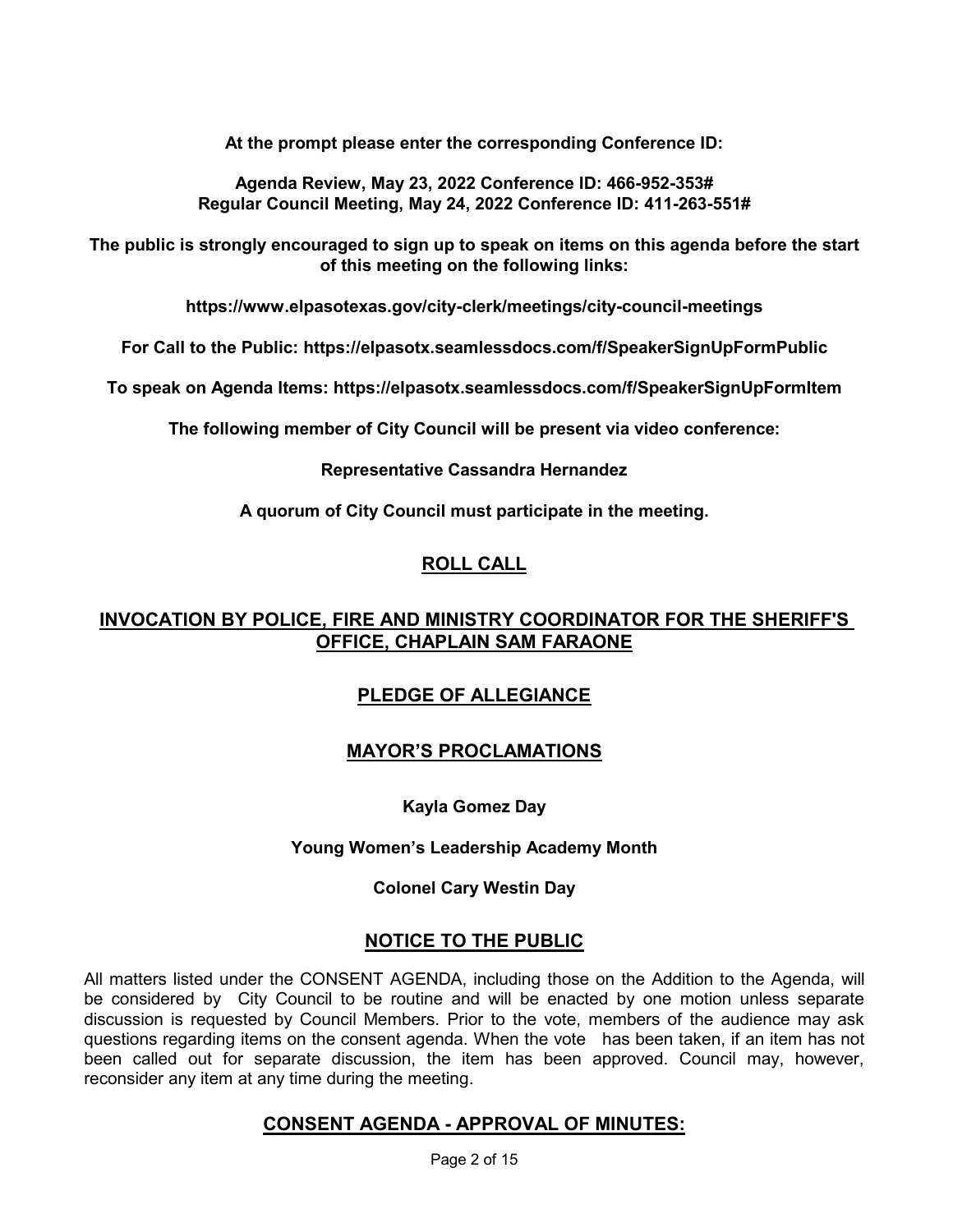# **Goal 6: Set the Standard for Sound Governance and Fiscal Management**

**1.** Approval of Minutes of the Regular City Council Meeting of May 10, 2022, the Agenda Review Meeting of May 9, 2022, the Work Session of May 9, 2022, and the Special Meeting of May 16, 2022. **[22-644](http://elpasotexas.legistar.com/gateway.aspx?m=l&id=/matter.aspx?key=7108)**

#### **All Districts**

City Clerk's Office, Laura D. Prine, (915) 212-0049

# **CONSENT AGENDA - REQUEST TO EXCUSE ABSENT CITY COUNCIL MEMBERS:**

**2.** REQUEST TO EXCUSE ABSENT CITY COUNCIL MEMBERS **[22-643](http://elpasotexas.legistar.com/gateway.aspx?m=l&id=/matter.aspx?key=7107)**

# **CONSENT AGENDA - RESOLUTIONS:**

### **Goal 1: Create an Environment Conducive to Strong, Sustainable Economic Development:**

**3.** That the City Manager, or designee, be authorized to sign an Underground Electrical and Transformer Pad Easement, granting an easement to the El Paso Electric Company to provide electrical power to property located between the intersections of Global Reach Drive and George Perry Boulevard, legally described as a 0.4427 acre portion of Lot 1, Block 2, Butterfield Trail Aviation Park Unit Three Replat A, situate within the corporate limits of the City of El Paso, El Paso County, Texas, recorded in File No. 20210042139, El Paso County Plat Records. **[22-574](http://elpasotexas.legistar.com/gateway.aspx?m=l&id=/matter.aspx?key=7038) District 3** Airport, Sam Rodriguez, (915) 212-7301 **4.** A Resolution that the City Manager be authorized to sign the 1st Amendment to the Chapter 380 Economic Development Program Agreement ("Agreement") between the CITY OF EL PASO and FLYZONE, LLC, to decrease the maximum, aggregated Grant payments due to the Applicant over the Term of the Agreement by 5 percent (from \$162,863 to \$154,720) as consideration for an approximate 5 percent reduction in the Minimum Investment required to be incurred by the Applicant (from \$12,414,000 to \$11,763,573). **[22-597](http://elpasotexas.legistar.com/gateway.aspx?m=l&id=/matter.aspx?key=7061) District 8** Economic and International Development, Jessica Cordova, (915) 212-1626 Economic and International Development, Elizabeth Triggs, (915) 212-0094 **5.** A Resolution for the El Paso City Council to adopt the City of El Paso Department of Aviation, Air Service Development Incentive Program. **[22-600](http://elpasotexas.legistar.com/gateway.aspx?m=l&id=/matter.aspx?key=7064) All Districts** Airport, Sam Rodriguez, (915) 212-7300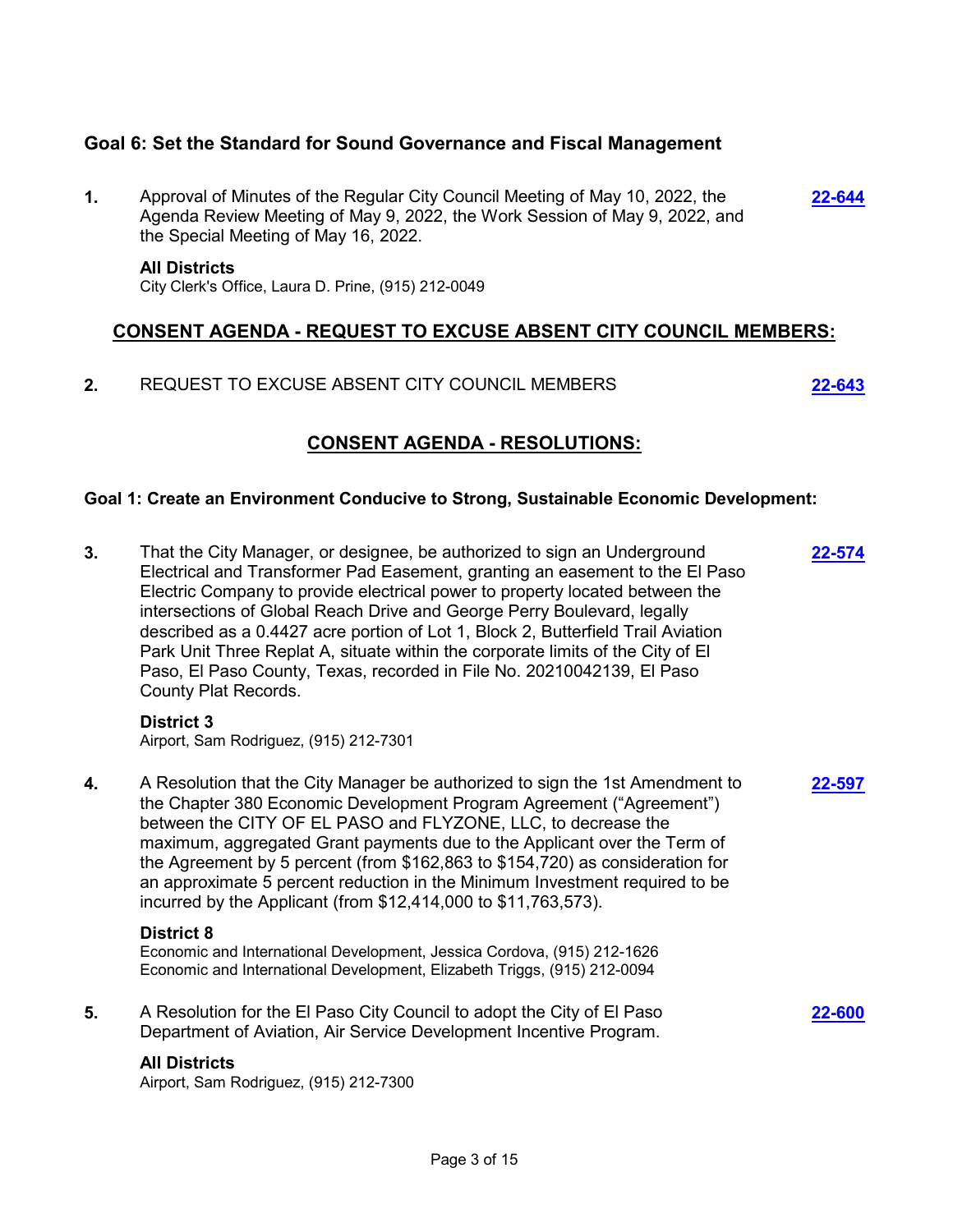### **Goal 3: Promote the Visual Image of El Paso**

**6.** A Resolution approving the demolition lien on 3100 Zion Ln. for work completed August 3, 2021 in the amount of \$14,539.88. **[22-568](http://elpasotexas.legistar.com/gateway.aspx?m=l&id=/matter.aspx?key=7032) District 2** Environmental Services, Ellen A. Smyth, (915) 212-6000 **7.** That the Solid Waste liens on the attachment posted with this agenda be approved. (See Attachment A) **[22-580](http://elpasotexas.legistar.com/gateway.aspx?m=l&id=/matter.aspx?key=7044) Districts 1, 2, 3, 4, 7** Environmental Services, Ellen A. Smyth, (915) 212-6000 **Goal 7: Enhance and Sustain El Paso's Infrastructure Network 8.** That the City Manager be authorized to sign a Third Amendment to the Agreement for Professional Services by and between the CITY OF EL PASO and CONSOR ENGINEERS, LLC, a Texas Corporation, for a project known as "ALABAMA, DAVIS, DELTA, AND YARBROUGH BRIDGE CONSTRUCTION", to provide additional services for an increased cost not to exceed Thirteen Thousand Nineteen and 94/100 Dollars (\$13,019.94), for a total contract amount of Seven Hundred Sixty Five Thousand Five Hundred Sixty One and 94/100 Dollars (\$765,561.94); and that the City Manager be authorized to establish the funding sources and make any necessary budget transfers and execute any and all documents necessary for the execution of the Agreement and this Third Amendment. **[22-611](http://elpasotexas.legistar.com/gateway.aspx?m=l&id=/matter.aspx?key=7075) Districts 2, 7, and 8** Capital Improvement Department, Yvette Hernandez, (915) 212-1860 **CONSENT AGENDA - BOARD APPOINTMENTS: Goal 3: Promote the Visual Image of El Paso 9.** Justin Bass to the Zoning Board of Adjustment, as a Regular Member, by Representative Svarzbein, District 1. **[22-642](http://elpasotexas.legistar.com/gateway.aspx?m=l&id=/matter.aspx?key=7106)**

Members of the City Council, Representative Peter Svarzbein, (915) 212-1002

# **CONSENT AGENDA - APPLICATIONS FOR TAX REFUNDS:**

# **Goal 6: Set the Standard for Sound Governance and Fiscal Management**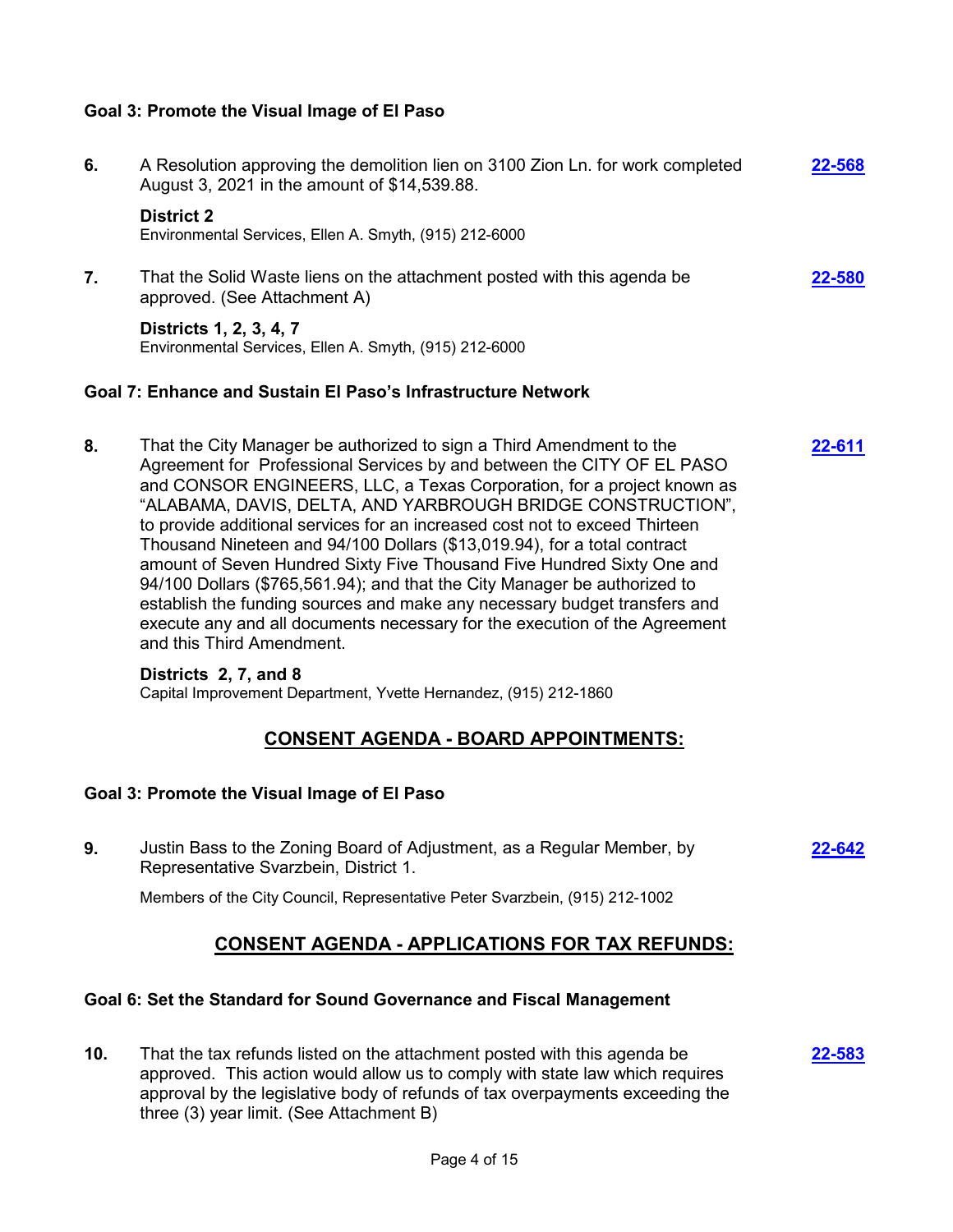**All Districts**

Tax Office, Maria O. Pasillas, (915) 212-1737

# **REGULAR AGENDA - MEMBERS OF THE CITY COUNCIL**

#### **Goal 3: Promote the Visual Image of El Paso**

**11.** Discussion and action on a Resolution commending the members of the El Paso Democratic Party and City of El Paso's Destination El Paso team for successfully securing that El Paso host the 2024 Texas Democratic Convention in the summer of 2024. **[22-629](http://elpasotexas.legistar.com/gateway.aspx?m=l&id=/matter.aspx?key=7093)**

#### **All Districts**

Members of the City Council, Representative Henry Rivera, (915) 212-0007

#### **Goal 5: Promote Transparent and Consistent Communication Amongst All Members of the Community**

**12.** Discussion and action to authorize District 1 City Representative Peter Svarzbein to attend City Council meetings by video conference more than one regular meeting week in a row June 21 and 22, 2022 and July 5 and 6, 2022. **[22-560](http://elpasotexas.legistar.com/gateway.aspx?m=l&id=/matter.aspx?key=7024)**

#### **All Districts**

Members of the City Council, Representative Peter Svarzbein, (915) 212-1002

# **REGULAR AGENDA - OPERATIONAL FOCUS UPDATES**

#### **Goal 1: Create an Environment Conducive to Strong, Sustainable Economic Development:**

**13.** The Department of Aviation will provide a management update regarding the ELP 5MW (Megawatts) Solar Farm Project. **[22-636](http://elpasotexas.legistar.com/gateway.aspx?m=l&id=/matter.aspx?key=7100)**

#### **All Districts**

Airport, Sam Rodriguez, (915) 212-7301

#### **Goal 2: Set the Standard for a Safe and Secure City**

**14.** Presentation and discussion of the financial impacts of COVID-19 on the Public Safety Bond Program. **[22-582](http://elpasotexas.legistar.com/gateway.aspx?m=l&id=/matter.aspx?key=7046)**

#### **All Districts**

Capital Improvement Department, Sam Rodriguez, (915) 212-1845

#### **Goal 6: Set the Standard for Sound Governance and Fiscal Management**

**15.** Presentation and discussion providing a wrap-up of the 2022 Goal Team Reporting Series and Budget Update. **[22-601](http://elpasotexas.legistar.com/gateway.aspx?m=l&id=/matter.aspx?key=7065)**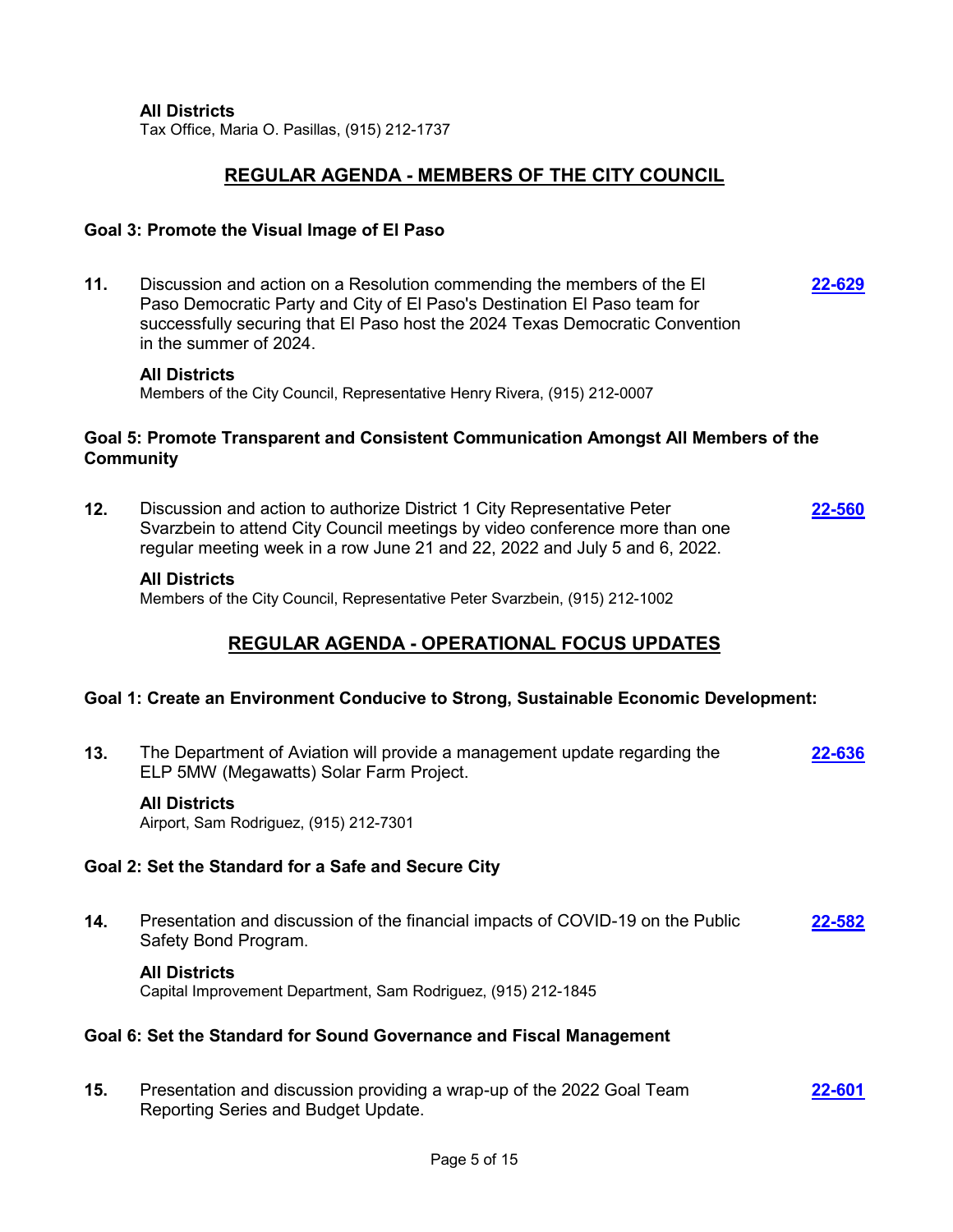# **All Districts**

City Manager's Office, K. Nicole Cote, (915) 212-1092 Performance Office, Juliana Baldwin-Munoz, (915) 212-1204

### **Goal 8: Nurture and Promote a Healthy, Sustainable Community**

**16.** Management update on modifications and improvements to the City's response to illegal dumping. **[22-576](http://elpasotexas.legistar.com/gateway.aspx?m=l&id=/matter.aspx?key=7040)**

#### **All Districts**

Environmental Services, Ellen A. Smyth, (915) 212-6000 Police, Assistant Chief Victor Zarur, (915) 212-4307

# **CALL TO THE PUBLIC – PUBLIC COMMENT:**

**Call to the Public will begin at 12:00 p.m. Requests to speak must be received by 9:00 a.m. on the date of the meeting. Sixty minutes in total will be devoted for Call to the Public. This time is reserved for members of the public who would like to address the City Council on items that are not on the City Council Agenda.**

**Members of the public may communicate with Council during public comment, and regarding agenda items by calling 1-915-213-4096 or toll free number 1-833-664-9267 at the prompt please enter the following Conference ID: 411-263-551#**

**A sign-up form is available on line for those who wish to sign up in advance of the meeting at: https://elpasotx.seamlessdocs.com/f/SpeakerSignUpFormPublic**

# **REGULAR AGENDA - FIRST READING OF ORDINANCES:**

# **INTRODUCTION OF ORDINANCES PURSUANT TO SECTION 3.9 OF THE EL PASO CITY CHARTER:**

# **Public comment typically is not taken during the first reading of ordinances. Public comments are invited at the date of the scheduled public hearing.**

Public Hearings will be held as part of the regular City Council meeting that begins at approximately 9:00 a.m. All interested persons present shall have an opportunity to be heard at that time. After the public hearings, Council may also delay taking action on Ordinances; no requirement is made by Section 3.9B of the El Paso City Charter to publish any further notice. Copies of all Ordinances are available for review in the City Clerk's office, 300 N. Campbell, Monday through Thursday, 7:00 a.m. to 6:00 p.m.

#### **Goal 3: Promote the Visual Image of El Paso**

**17.** An Ordinance amending the Future Land Use Map (FLUM) contained in "Plan El Paso" for the properties legally described as Tract 1C, Block 1 and Tract 1A, Block 2, Ysleta Grant, 9879 North Loop Drive, City of El Paso, El Paso County,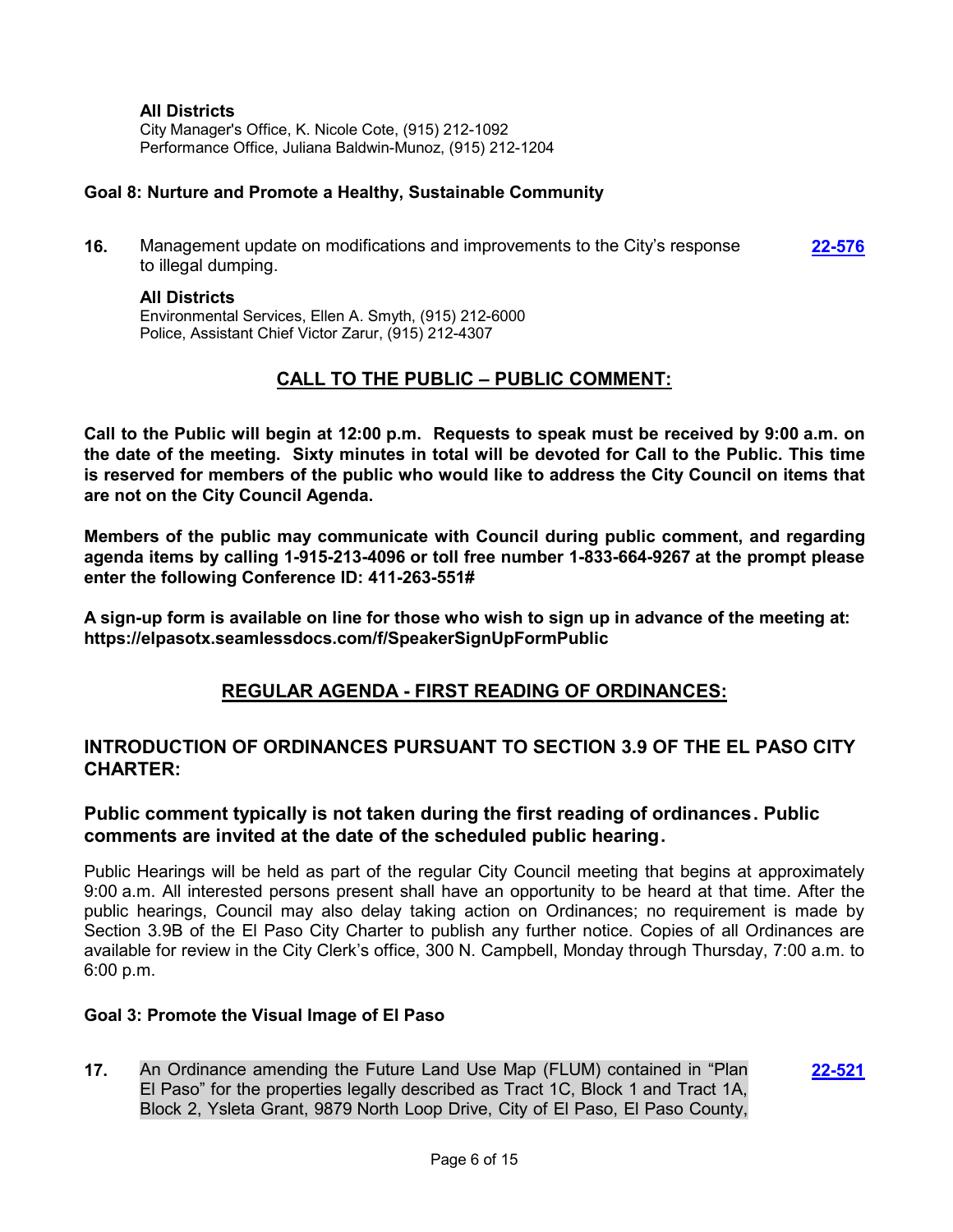Texas, from O-3, Agriculture to G-7, Industrial and/or Railyards.

Subject Property: 9879 North Loop Drive Applicant: Hunt Eastlake Industrial, LLC. PLCP21-00004 [POSTPONED FROM 05-10-2022]

### **District 6**

Planning and Inspections, Philip F. Etiwe, (915) 212-1553 Planning and Inspections, Andrew Salloum, (915) 212-1603

### **PUBLIC HEARING WILL BE HELD ON JUNE 22, 2022**

**18.** An Ordinance changing the zoning of Tract 1C, Block 1 and Tract 1A, Block 2, Ysleta Grant, 9879 North Loop Drive, City of El Paso, El Paso County, Texas from R-F (Ranch and Farm) to C-4/c (Commercial/condition) and imposing conditions. The penalty is as provided for in Chapter 20.24 of the El Paso City Code.

The proposed rezoning meets the intent of the Future Land Use designation for the property and is in accordance with "Plan El Paso", the City's Comprehensive Plan.

Subject Property: 9879 North Loop Drive Applicant: Hunt Eastlake Industrial, LLC, PZRZ21-00017 [POSTPONED FROM 05-10-2022]

#### **District 6**

Planning and Inspections, Philip F. Etiwe, (915) 212-1553 Planning and Inspections, Andrew Salloum, (915) 212-1603

#### **PUBLIC HEARING WILL BE HELD ON JUNE 22, 2022**

**19.** An Ordinance amending the Future Land Use Map (FLUM) contained in "Plan El Paso" for the properties legally described as Tract 2, 2B, and 3D, Block 2, Ysleta Grant, City of El Paso, El Paso County, Texas, from O-3, Agriculture to G-4, Suburban (Walkable).

Subject Property: North of Inglewood Drive and West of North Loop Drive Applicant: BRE Development, LLC. PLCP21-00005 [POSTPONED FROM 05-10-2022]

#### **District 7**

Planning and Inspections, Philip F. Etiwe, (915) 212-1553 Planning and Inspections, Andrew Salloum, (915) 212-1603

#### **PUBLIC HEARING WILL BE HELD ON JUNE 22, 2022**

**20.** An Ordinance changing the zoning of Tracts 2, 2B, and 3D, Block 2, Ysleta Grant, City of El Paso, El Paso County, Texas from R-F (Ranch and Farm) to A-O/c (Apartment/Office/condition), and imposing conditions. The penalty is as provided for in Chapter 20.24 of the El Paso City Code.

The proposed rezoning meets the intent of the Future Land Use designation for the property and is in accordance with "Plan El Paso", the City's

**[22-522](http://elpasotexas.legistar.com/gateway.aspx?m=l&id=/matter.aspx?key=6986)**

**[22-523](http://elpasotexas.legistar.com/gateway.aspx?m=l&id=/matter.aspx?key=6987)**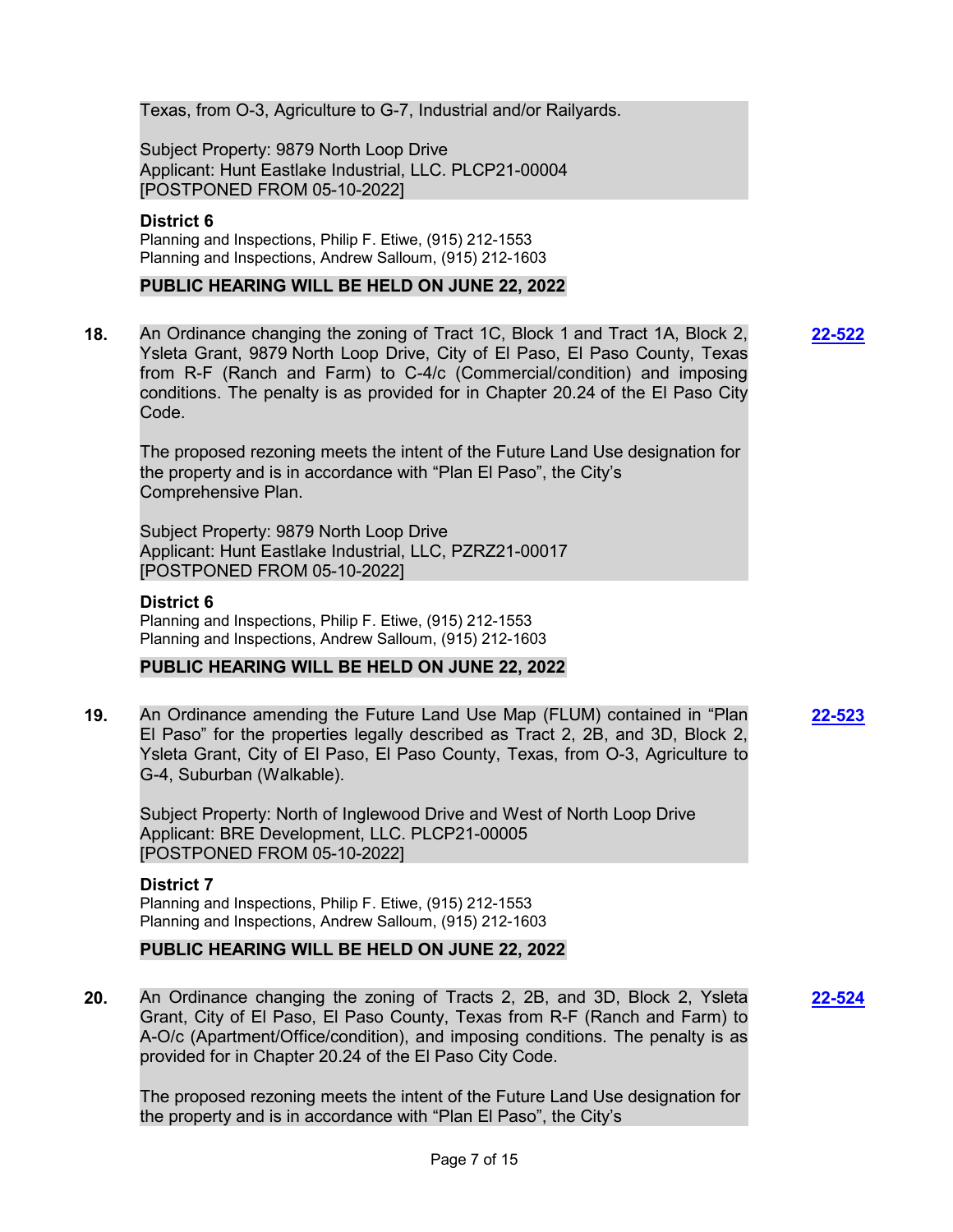Comprehensive Plan.

Subject Property: North of Inglewood Drive and West of North Loop Drive Applicant: BRE Development, LLC. PZRZ21-00035 [POSTPONED FROM 05-10-2022]

#### **District 7**

Planning and Inspections, Philip F. Etiwe, (915) 212-1553 Planning and Inspections, Andrew Salloum, (915) 212-1603

### **PUBLIC HEARING WILL BE HELD ON JUNE 22, 2022**

**21.** An Ordinance changing the zoning of a portion of Lot 1, Block 4, Riverside International Industrial Center, 9751 Pan American Drive, City of El Paso, El Paso County, Texas from R-F (Ranch and Farm) to M-1 (Light Manufacturing). The penalty is as provided for in Chapter 20.24 of the El Paso City Code.

**[22-585](http://elpasotexas.legistar.com/gateway.aspx?m=l&id=/matter.aspx?key=7049)**

The proposed rezoning meets the intent of the Future Land Use designation for the property and is in accordance with Plan El Paso, the City's Comprehensive Plan.

Subject Property: 9751 Pan American Drive Applicant: El Paso Water, PZRZ22-00004

#### **District 7**

Planning and Inspections, Philip F. Etiwe, (915) 212-1553 Planning and Inspections, Nina Rodriguez, (915) 212-1561

#### **PUBLIC HEARING WILL BE HELD ON JUNE 22, 2022**

# **REGULAR AGENDA – OTHER BIDS, CONTRACTS, PROCUREMENTS:**

# **Goal 2: Set the Standard for a Safe and Secure City**

**22.** The linkage to the Strategic Plan is subsection 2.3 - Increase public safety operational efficiency. **[22-599](http://elpasotexas.legistar.com/gateway.aspx?m=l&id=/matter.aspx?key=7063)**

#### Award Summary:

Discussion and action of the award of Solicitation No. 2022-0238 Security Guard Services to Night Eyes Protective Services, Inc., for an initial term of three (3) years for an estimated amount of \$349,500.00. The award also includes a two (2) year option for an estimated amount of \$233,000.00. The total value of the contract is, including the initial term plus the option for a total five (5) years, for an estimated amount of \$582,500.00. This contract will provide security guard services for the El Paso Fire Department facilities.

#### Contract Variance:

The difference in price, based on comparison to the previous contract is as follows: An increase of \$53,820.00 for the initial term, which represents a 18.20% increase due to increase in hourly rates.

Department: Fire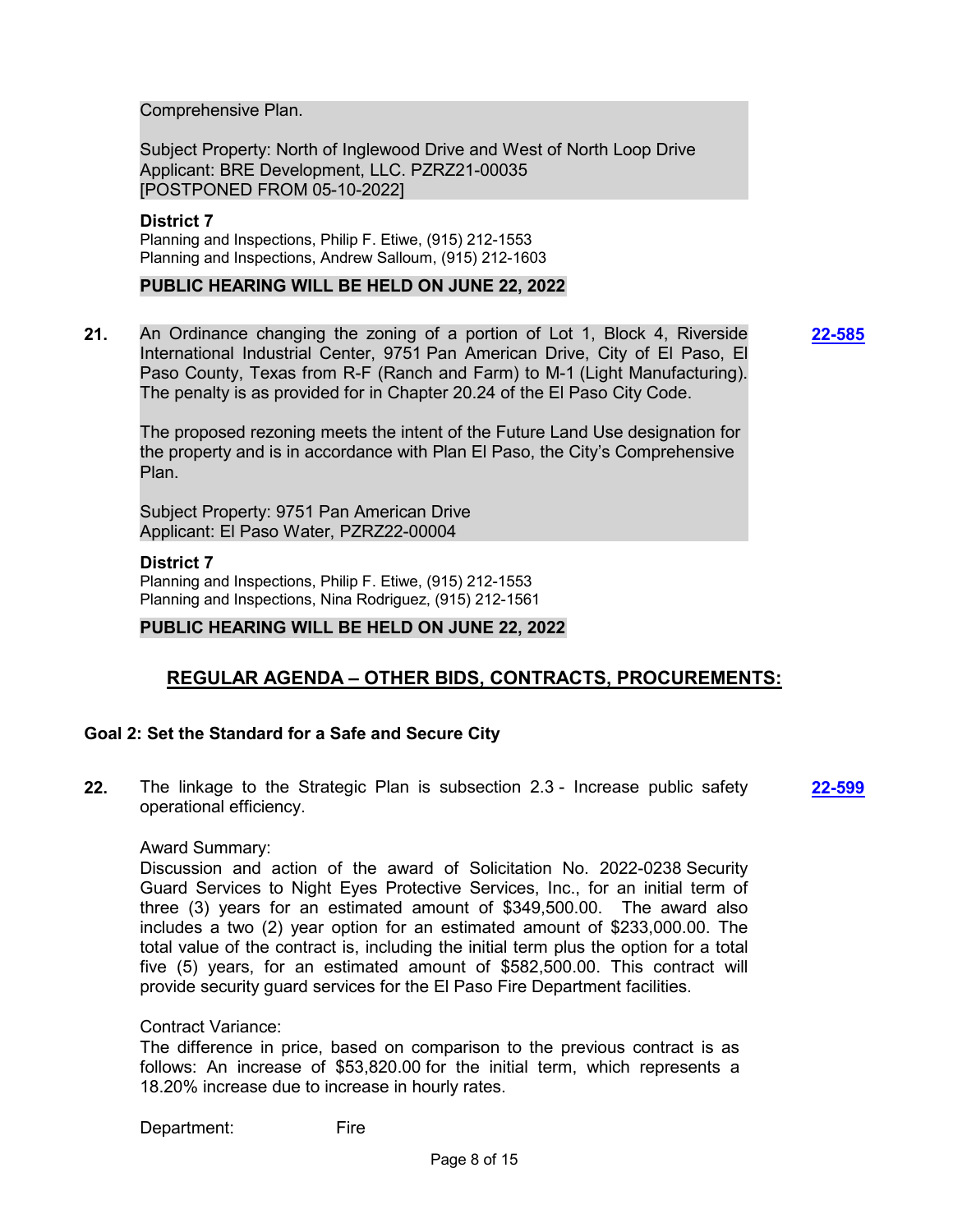Award to: Night Eyes Protective Services, Inc. El Paso, TX Item(s): All Initial Term: 3 Years Option to Extend: 2 Years Annual Estimated Award: \$116,500.00 Initial Term Estimated Award: \$349,500.00 (3 Years) Total Estimated Award: \$582,500.00 (5 Years) Account No: 322 - 22090 - 522120 - 1000 - P2216 Funding Source: General Funds District(s): All

This is a Best Value, service contract.

The Purchasing & Strategic Sourcing Department and Fire Department recommend award as indicated to Night Eyes Protective Services, Inc., the bidder offering the best value bid. In accordance with this award the City Manager or designee is authorized to exercise future options if needed.

#### **All Districts**

Fire, Interim Chief Jonathan P. Killings, (915) 212-5600 Purchasing and Strategic Sourcing, Claudia A. Garcia, (915) 212-1218

# **Goal 7: Enhance and Sustain El Paso's Infrastructure Network**

**23.** The linkage to the Strategic Plan is subsection 7.2 - Improve competitiveness through infrastructure improvements impacting the quality of life.

Award Summary:

Discussion and action on the award of Solicitation 2022-0401 South Central Streets Phase V to Jordan Foster Construction, LLC for an estimated total amount of \$4,787,802.35. This contract will allow for the reconstruction of Edna Street from Alicia to Huerta and Cortez from Delta to Flower.

| Department:                   | Capital Improvement                                      |
|-------------------------------|----------------------------------------------------------|
| Award to:                     | Jordan Foster Construction, LLC                          |
|                               | El Paso, TX                                              |
| $Item(s)$ :                   | Base Bid I, Base Bid II, Base Bid III, Base Bid IV, Base |
| <b>Bid V</b>                  |                                                          |
|                               | and Base Bid VI                                          |
| Initial Term:                 | 450 Consecutive Calendar Days                            |
| Base Bid I:                   | \$1,694,951.00                                           |
| Base Bid II:                  | \$194,473.00                                             |
| Base Bid III:                 | \$56,444.00                                              |
| Base Bid IV:                  | \$1,841,876.35                                           |
| Base Bid V:                   | \$362,495.00                                             |
| Base Bid VI:                  | \$637,563.00                                             |
| <b>Total Estimated Award:</b> | \$4,787,802.35                                           |
| <b>Funding Source:</b>        | 2013 Street Infrastructure                               |
| Accounts:                     | 190-4740-580270-28900-PCP13ST003Y3A                      |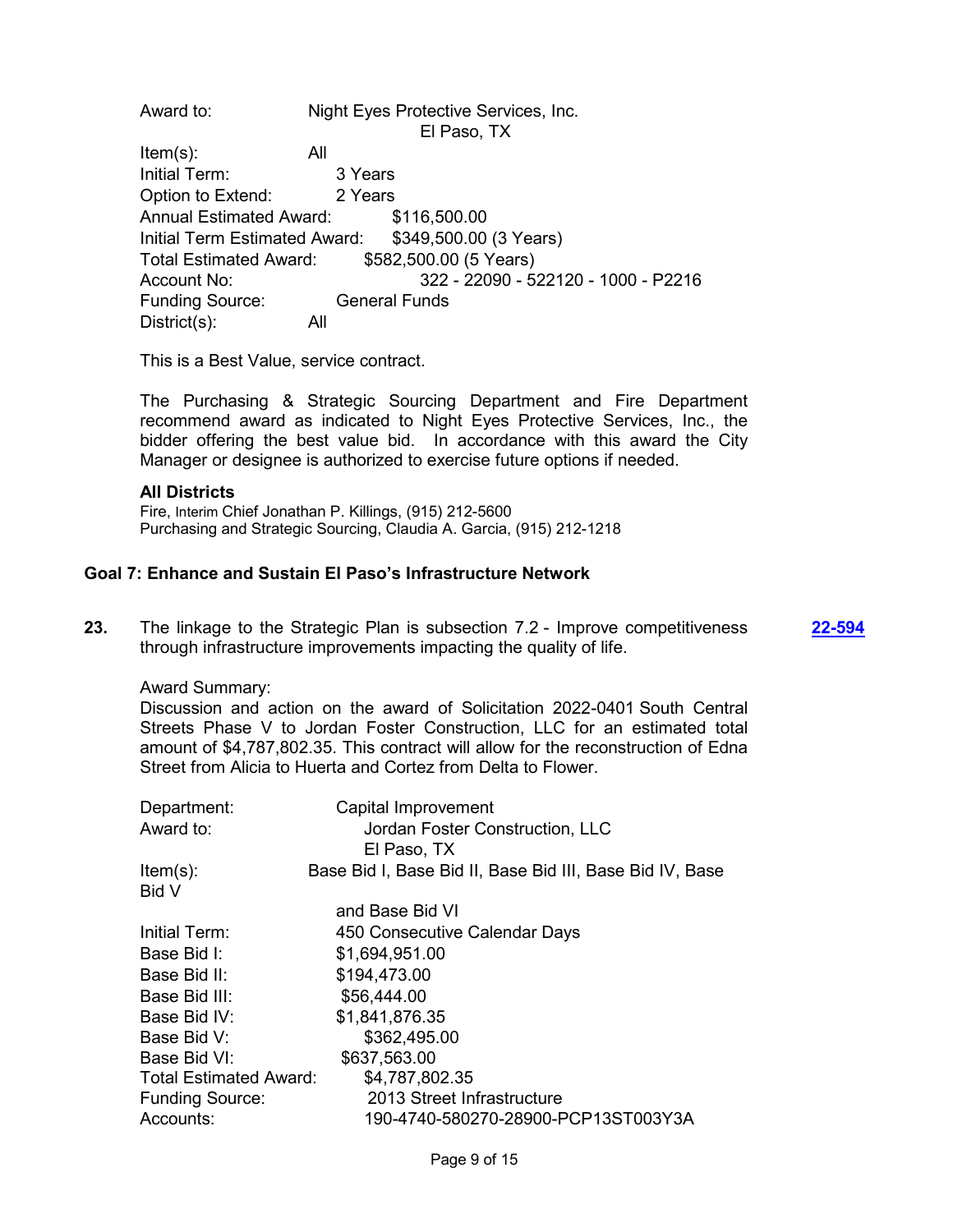District(s): 8

This is a Competitive Sealed Proposal, unit price contract.

The Purchasing & Strategic Sourcing and Capital Improvement Departments recommend award as indicated to Jordan Foster Construction, LLC the highest ranked offeror.

It is requested that the City Manager be authorized to establish the funding sources and make any necessary budget transfers and execute any and all documents necessary for execution of this award.

Work under this unit price contract is only an estimated value and will be ordered, performed, invoiced, and paid by measured quantity. The actual cost of this contract may be higher or lower than the total estimated value and will be the sum total of unit prices at the end of the contract term.

As a part of this award, upon the review of the City Attorney, the City Engineer may without further authorization from City Council approve contract changes which are necessary for proper execution of the work and carrying out the intent of the project, which are in accordance with applicable law, do not make changes to the prices and are within the appropriate budget.

### **District 8**

Capital Improvement Department, Sam Rodriguez, (915) 212-0065 Purchasing and Strategic Sourcing, Claudia A. Garcia, (915) 212-1218

# **REGULAR AGENDA – PUBLIC HEARINGS AND SECOND READING OF ORDINANCES:**

# **Goal 2: Set the Standard for a Safe and Secure City**

**24.** An Ordinance granting a Franchise for Elite Medical Air Transport, LLC d/b/a Emergent Air, to operate a non-emergency ambulance transfer service. **[22-504](http://elpasotexas.legistar.com/gateway.aspx?m=l&id=/matter.aspx?key=6968)**

**[22-447](http://elpasotexas.legistar.com/gateway.aspx?m=l&id=/matter.aspx?key=6911)**

#### **All Districts**

Fire, Chief Mario D'Agostino, (915) 212-5605

### **Goal 3: Promote the Visual Image of El Paso**

**25.** An Ordinance changing the zoning of being all of Tract 1D, U.S. Government Parcel #6, and a portion of Tract 14-A, and Tract 15-B, Block 27, Ysleta Grant, 175 Midway Drive, City of El Paso, El Paso County, Texas from R-F (Ranch and Farm) and C-4 (Commercial) to C-1 (Commercial), and imposing conditions. The penalty is as provided for in Chapter 20.24 of the El Paso City Code.

The proposed rezoning meets the intent of the Future Land Use designation for the property and is in accordance with *Plan El Paso*, the City's Comprehensive Plan.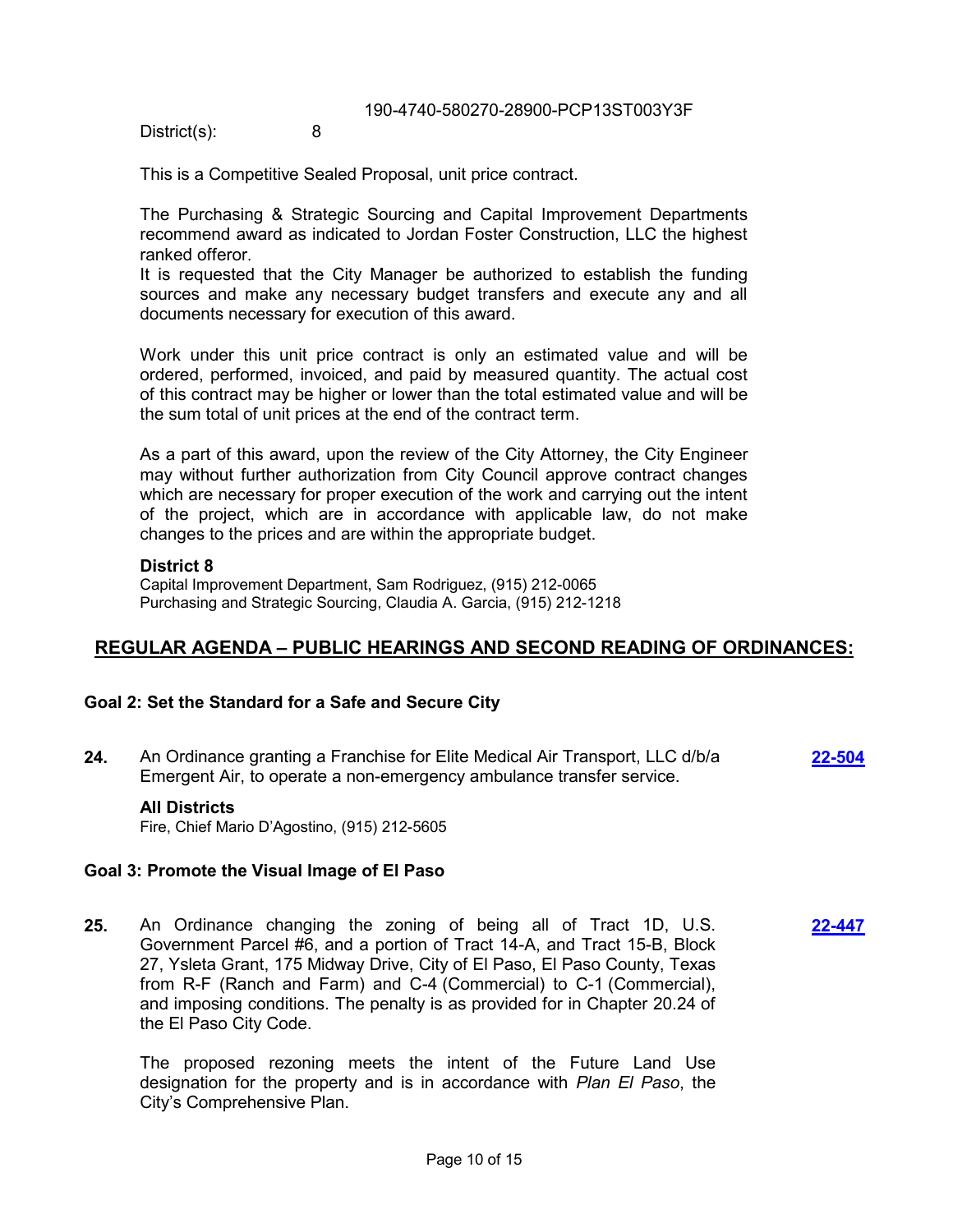Subject Property: 175 Midway Drive Applicant: Ysleta Independent School District, PZRZ21-00027

**District 3** Planning and Inspections, Philip F. Etiwe, (915) 212-1553 Planning and Inspections, David C. Samaniego, (915) 212-1608

**26.** An Ordinance to amend Title 5 (Business License and Permit Regulations) Chapter 5.02 (Alcoholic Beverages), Section 5.02.090 (City Protest of Permit/License), Section 5.02.100 (City Liquor License/Permit - Fee) and Section 5.02.140 (Liquor License/Permit - Term); The penalty as provided in 5.02.170 (Violations and Penalties) of the El Paso City Code.

**[22-506](http://elpasotexas.legistar.com/gateway.aspx?m=l&id=/matter.aspx?key=6970)**

#### **All Districts**

Planning and Inspections, Philip F. Etiwe, (915) 212-1553 Planning and Inspections, Brenda R. Cantu, (915) 212-1500

# **REGULAR AGENDA - OTHER BUSINESS:**

### **Goal 3: Promote the Visual Image of El Paso**

**27.** Discussion and action on a Resolution amending Schedule C for the City of El Paso FY2022 Budget Resolution to update the local fees local governments can charge for alcohol licenses. **[22-584](http://elpasotexas.legistar.com/gateway.aspx?m=l&id=/matter.aspx?key=7048)**

#### **All Districts**

Planning and Inspections, Philip F. Etiwe, (915) 212-1553 Planning and Inspections, Brenda R. Cantu, (915) 212-1500

#### **Goal 1: Create an Environment Conducive to Strong, Sustainable Economic Development**

| 28. | Presentation and discussion by Project Arriba on their combined mid-year and<br>annual report on the status of activities during the fiscal year, use of grant funds<br>and progress in the performance measures required under the Chapter 380<br>Economic Development Program Agreement executed on October 2, 2018<br>between the City of El Paso and Project Arriba. | 2-598  |
|-----|--------------------------------------------------------------------------------------------------------------------------------------------------------------------------------------------------------------------------------------------------------------------------------------------------------------------------------------------------------------------------|--------|
|     | <b>All Districts</b><br>Economic and International Development, Jessica Cordova, (915) 212-1626<br>Economic and International Development, Elizabeth Triggs, (915) 212-0094                                                                                                                                                                                              |        |
| 29. | Discussion and action on a Resolution of the City Council of El Paso nominating<br>El Paso Healthcare System, LTD as a Texas State Enterprise Zone Project.                                                                                                                                                                                                              | 22-602 |
|     | <b>District 7</b><br>Economic and International Development, Kelly Kotlik, (915) 212-1616<br>Economic and International Development, Elizabeth Triggs, (915) 212-0094                                                                                                                                                                                                    |        |
| 30. | Discussion and action on a Resolution that the City Manager be authorized to<br>sign a Collaboration Agreement by and between the City of El Paso and<br>LiftFund, together with the "Anchor Organizations," and the Aspen Institute<br>Latinos and Society ("AILAS") to empower Latino communities and promote                                                          | 22-593 |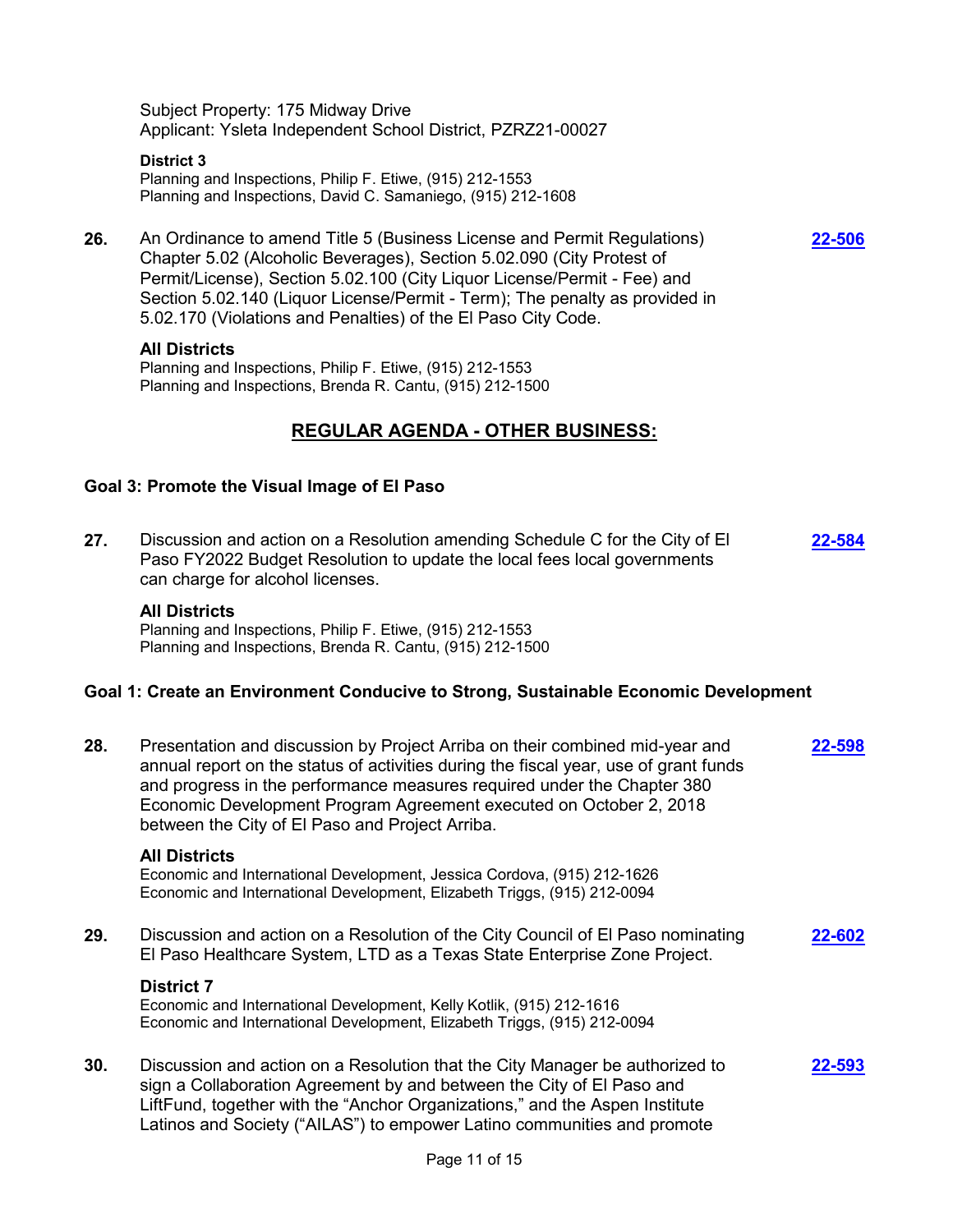long-term economic growth and resiliency.

# **All Districts**

Economic and International Development, Mirella Craigo, (915) 212-1617 Economic and International Development, Elizabeth Triggs, (915) 212-0094

**31.** Discussion and action on a Resolution that the City Manager be authorized to sign a Chapter 380 Economic Development Program Agreement ("Agreement") by and between the CITY OF EL PASO, TEXAS and 1 TEXAS TOWER, LLC and HOTEL DULCINEA, LLC to support and facilitate the development of a hotel, which includes the redevelopment, rehabilitation and improvement of the downtown building commonly known as the Texas Tower, located at 109 North Oregon Street, El Paso, Texas 79901. The Agreement requires the Applicant to make a minimum investment of \$18 million. Over the term of the Agreement, the City will provide local performance-based economic incentives not to exceed \$2,186,000; additionally, the City will apply to participate in the State Convention Center Hotel Program established by Chapter 351 of the Texas Tax Code.

### **District 8**

Economic and International Development, Elizabeth Triggs, (915) 212-0094

**32.** Discussion and action on a Resolution that the City Manager be authorized to sign a long-term lease by and between the CITY OF EL PASO, TEXAS ("Lessor") and 1 TEXAS TOWER, LLC ("Lessee") to support and facilitate the development of a hotel, which includes the redevelopment, rehabilitation and improvement of the downtown building commonly known as the Texas Tower, located at 109 North Oregon Street, El Paso, Texas 79901. **[22-606](http://elpasotexas.legistar.com/gateway.aspx?m=l&id=/matter.aspx?key=7070)**

# **District 8**

Economic and International Development, Elizabeth Triggs, (915) 212-0094

**33.** Discussion and action on a Resolution that the City Manager be authorized to sign a Chapter 380 Economic Development Program Agreement ("Agreement") by and between City Of El Paso ("City") and Parradame Family Partnership LP ("Applicant") in support of the rehabilitation of a 100-year-old mixed-use building located in Downtown El Paso. The Agreement requires the Applicant to make a minimum investment of \$481,000. Over the term of the Agreement the City will provide performance-based incentives in an aggregate amount not to exceed \$47,665.

#### **District 8**

Economic and International Development, Kelly Kotlik, (915) 212-1616 Economic and International Development, Elizabeth Triggs, (915) 212-0094

# **Goal 7: Enhance and Sustain El Paso's Infrastructure Network**

**34.** Discussion and action that the City Council approves a change order in the amount of \$168,964.54 to Lesna Construction Inc. for the installation of 178 concrete collars at connecting points to manholes and inlets to the project under Contract No. 2021-0026 Central Business District Phase IV project. This notice provides for the additional scope of work, which allows for additional capacity to the awarded contract. An additional forty-five (45) working days will be allowed

**[22-603](http://elpasotexas.legistar.com/gateway.aspx?m=l&id=/matter.aspx?key=7067)**

**[22-605](http://elpasotexas.legistar.com/gateway.aspx?m=l&id=/matter.aspx?key=7069)**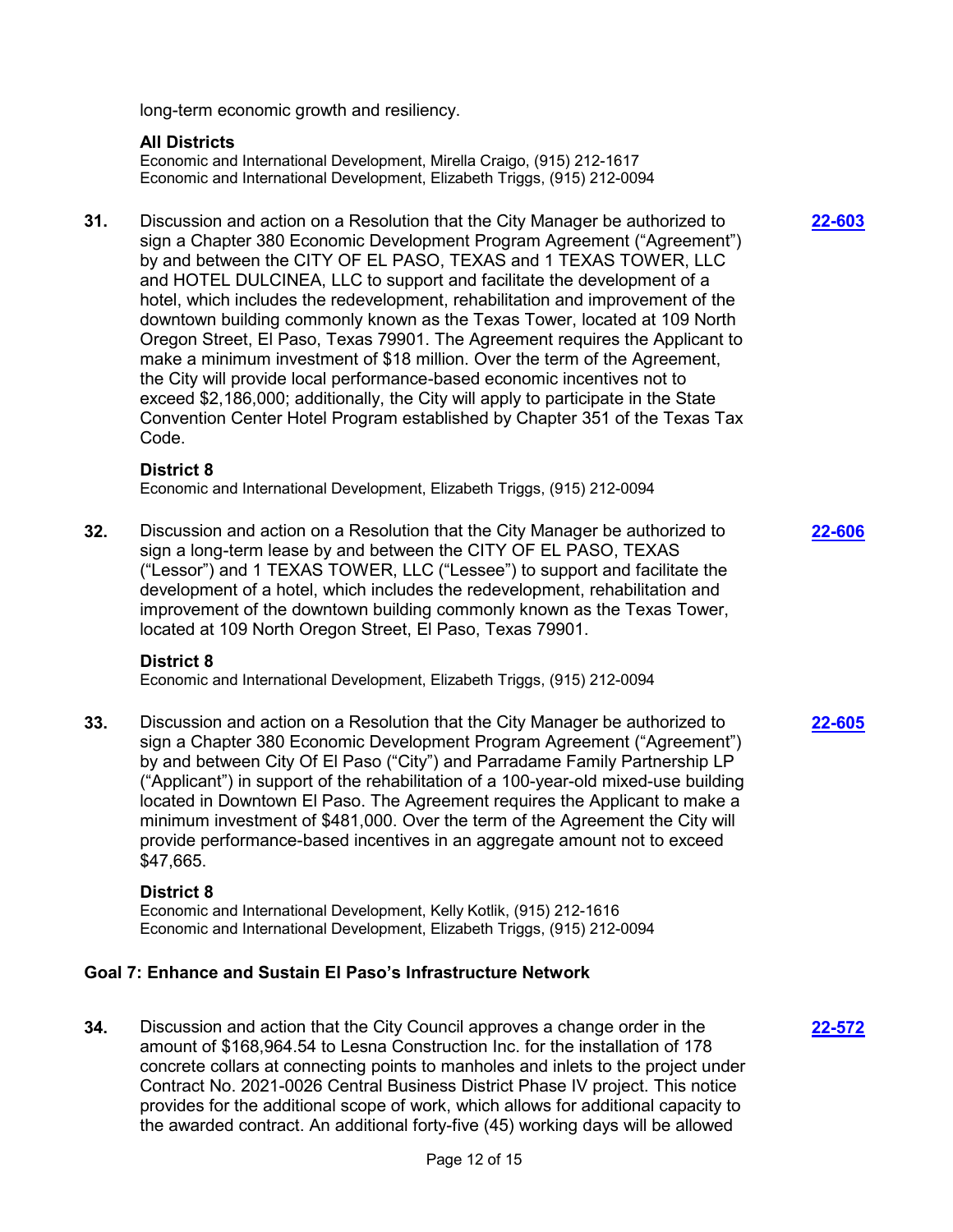for the completion of the work. The new contract sum, including this change order notice and previous change order notices, is \$12,934,067.07. The City Manager, or designee, is authorized to execute any documents and contract amendments needed to carry out the intent of this Resolution.

#### **District 8**

Capital Improvement Department, Yvette Hernandez, (915) 212-2860

### **Goal 8: Nurture and Promote a Healthy, Sustainable Community**

**35.** Presentation and introduction to the 48th Year (2022-2023) Annual Action Plan for the following Federal Department of Housing and Urban Development (HUD) Entitlement Grants: Community Development Block Grant (CDBG), HOME Investment Partnership (HOME), Housing Opportunities for Persons with Aids (HOPWA), and Emergency Solutions Grant (ESG) programs. Following this introduction, a 30-day public comment period will commence, after which the Final Annual Action Plan will be presented to Council for approval.

**[22-610](http://elpasotexas.legistar.com/gateway.aspx?m=l&id=/matter.aspx?key=7074)**

#### **All Districts**

Community and Human Development, Nicole Ferrini, (915) 212-1659

# **EXECUTIVE SESSION**

### **The following member of City Council will be present via video conference:**

#### **Representative Cassandra Hernandez**

The City Council of the City of El Paso may retire into EXECUTIVE SESSION pursuant to Section 3.5A of the El Paso City Charter and the Texas Government Code, Chapter 551, Subchapter D, to discuss any of the following: (The items listed below are matters of the sort routinely discussed in Executive Session, but the City Council of the City of El Paso may move to Executive Session any of the items on this agenda, consistent with the terms of the Open Meetings Act and the Rules of City Council.) The City Council will return to open session to take any final action and may also, at any time during the meeting, bring forward any of the following items for public discussion, as appropriate.

| Section 551.071 | CONSULTATION WITH ATTORNEY                                                    |
|-----------------|-------------------------------------------------------------------------------|
| Section 551.072 | DELIBERATION REGARDING REAL PROPERTY                                          |
| Section 551.073 | DELIBERATION REGARDING PROSPECTIVE GIFTS                                      |
| Section 551.074 | PERSONNEL MATTERS                                                             |
| Section 551.076 | DELIBERATION REGARDING SECURITY DEVICES OR SECURITY AUDITS                    |
| Section 551,087 | DELIBERATION REGARDING ECONOMIC DEVELOPMENT NEGOTIATIONS                      |
| Section 551.089 | DELIBERATION REGARDING SECURITY DEVICES OR SECURITY AUDITS; CLOSED<br>MEETING |

#### **Goal 6: Set the Standard for Sound Governance and Fiscal Management**

**Discussion and action on the following:**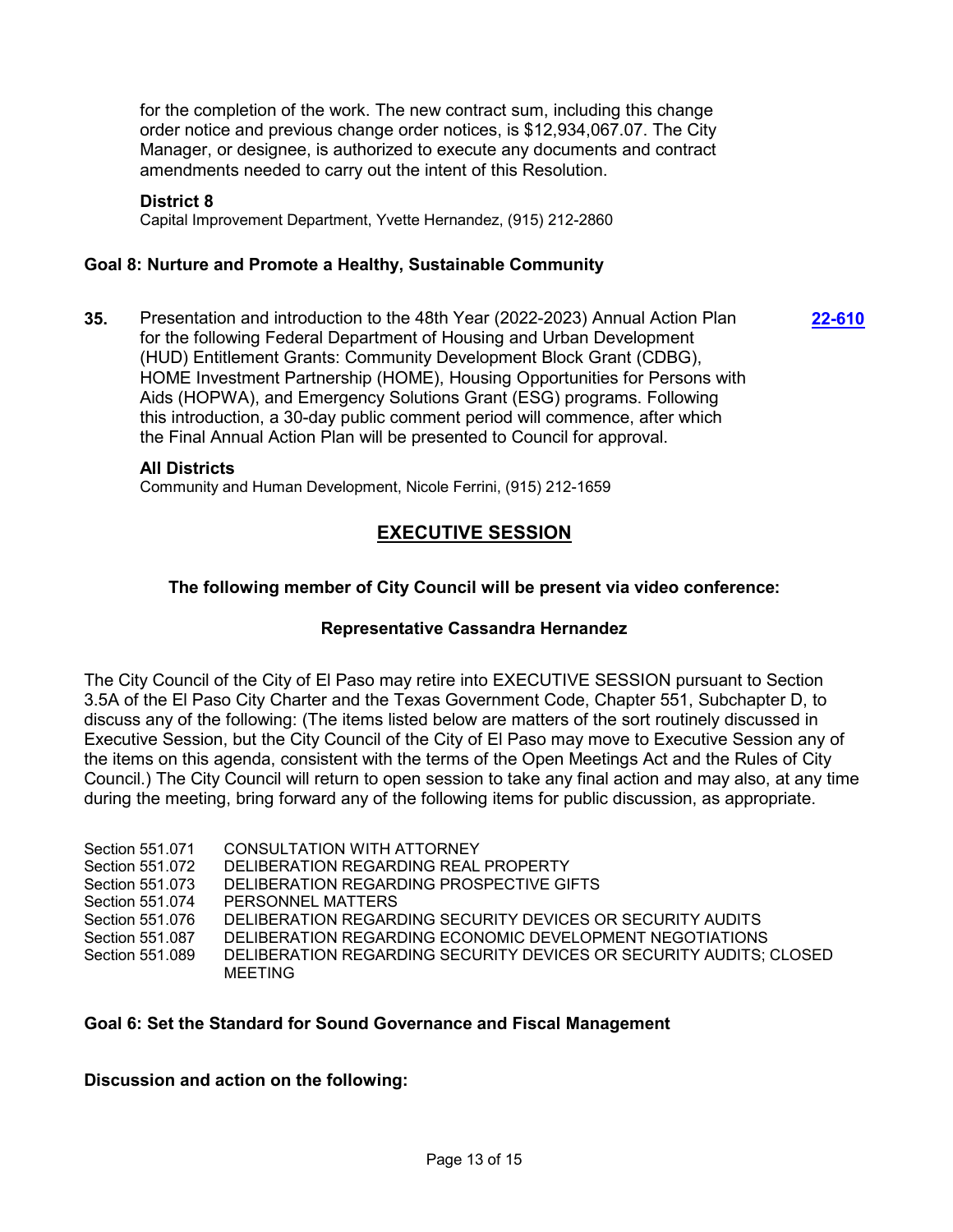| <b>EX1.</b> | Connie Patterson-Jimenez v. City of El Paso Matter No. 21-1039-1930<br>(551.071)                                                                                                                                                  | 22-618 |
|-------------|-----------------------------------------------------------------------------------------------------------------------------------------------------------------------------------------------------------------------------------|--------|
|             | City Attorney's Office, Victor Ivan Martinez, (915) 212-0033                                                                                                                                                                      |        |
| <b>EX2.</b> | Texas Gas Service - Request to Approve Continued Use of Financial<br>Instruments for Hedging Gas Costs for the 2022-2023 Heating Season. Matter<br>No. 22-1008-192 (551.071)                                                      | 22-623 |
|             | City Attorney's Office, Donald Davie (915) 212-0033                                                                                                                                                                               |        |
| <b>EX3.</b> | Application of El Paso Electric Company to Revise Its Energy Efficiency Cost<br>Recovery Factor (EECRF) and Establish Revised Cost Caps, Public Utility<br>Commission of Texas Docket No. 53551. Matter No. 22-1008-193 (551.071) | 22-622 |
|             | City Attorney's Office, Donald Davie, (915) 212-0033                                                                                                                                                                              |        |
| EX4.        | Application of El Paso Electric Company to Change Rates to Open Access<br>Transmission Tariff, Federal Energy Regulatory Commission (FERC); Docket<br>No. ER22-282-000. Matter No. 21-1008-183 (551.071)                          | 22-621 |
|             | City Attorney's Office, Donald Davie, (915) 212-0033                                                                                                                                                                              |        |
| <b>EX5.</b> | Application of El Paso Electric Company to Change Rates, Public Utility<br>Commission of Texas Docket No. 52195. Matter No. 21-1008-174 (551.071)                                                                                 | 22-620 |
|             | City Attorney's Office, Donald Davie, (915) 212-0033                                                                                                                                                                              |        |
| <b>EX6.</b> | Purchase, lease, exchange of real property located near East El Paso, Texas.<br>Matter No. 22-1004-1384 (551.072)                                                                                                                 | 22-624 |
|             | Capital Improvement Department, Samuel Rodriguez, (915) 212-0065                                                                                                                                                                  |        |
| <b>EX7.</b> | Purchase, lease, exchange of real property held by El Paso Water Utilities-PSB.<br>Matter No. 22-1009-1145 (551.072)                                                                                                              | 22-626 |
|             | Economic and International Development, Elizabeth Triggs, (915) 212-1619                                                                                                                                                          |        |
| <b>EX8.</b> | Quarterly Litigation Report. Matter No. 19-1021-1210 (551.071)                                                                                                                                                                    | 22-627 |
|             | City Attorney's Office, Kyle Lasley, (915) 212-0033                                                                                                                                                                               |        |

# **ADJOURN**

# **NOTICE TO THE PUBLIC:**

Sign Language interpreters are provided for regular City Council meetings. If you need Spanish Interpreter Services, you must email CityClerk@elpasotexas.gov at least 48 hours in advance of the meeting.

# **ALL REGULAR CITY COUNCIL AGENDAS ARE PLACED ON THE INTERNET ON THURSDAY**